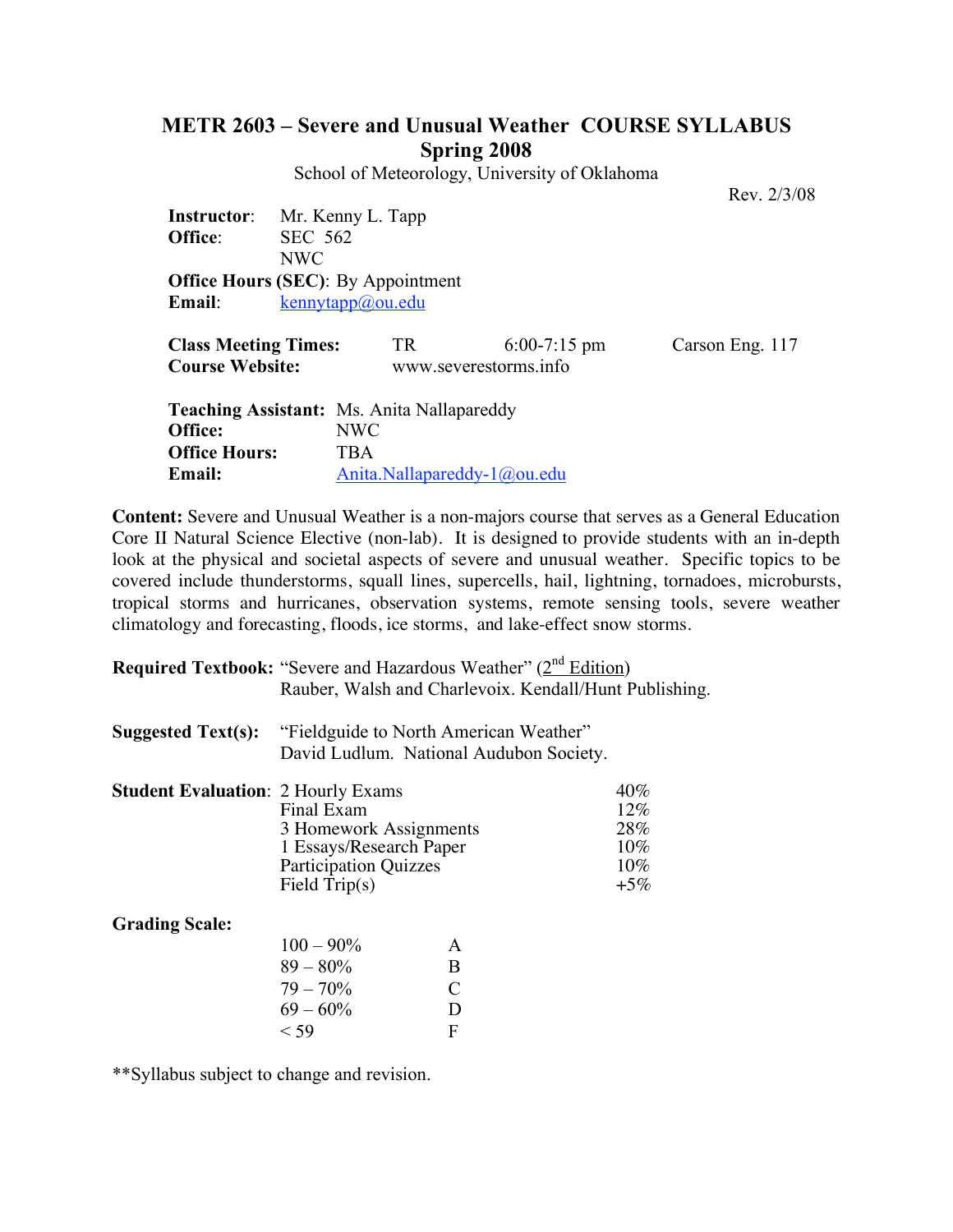**Exam Format:** Exams must be taken on the scheduled date. The final exam is not optional and is required. No make-up exams or quizzes will be given. The only exceptions to missing more than one exam or quiz without significantly impacting your grade will be: (1) serious medical condition (illness or injury) of you or an immediate family member; (2) University excused absence; (3) jury duty; or (4) military orders. Appropriate documentation must accompany any excused absence from an exam or quiz.

**Attendance:** You are expected to attend every lecture, although attendance will not be taken, it will factor into your class participation grade. The material learned in one class is connected to other material learned in the class on other days, so it is to your advantage to attend every lecture. Random participation quizzes will be given to monitor attendance.

**Homework:** You are expected to submit assignments in-class. Electronic submissions will NOT be accepted, unless due to extreme circumstances that are approved by the Instructor.



**Course Website:** This course has a web page located at www.severestorms.info where lectures will be made available for online viewing. Other course resources (handouts, research articles, quizzes, etc.) and grades will be posted on https://learn.ou.edu.

## **University Accomodation:**

*"The University of Oklahoma is committed to providing reasonable accommodation for all students with disabilities. Students with disabilities who require accommodations in this course are requested to speak with the professor as early in the semester as possible. Students with disabilities must be registered with the Office of Disability Services prior to receiving accommodations in this course. The Office of Disability Services is located in Goddard Health Center, Suite 166, phone 405/325-3852 or TDD only 405/325-4173."*

## **Academic Integrity:**

From the Provost's page on academic integrity, http://www.ou.edu/provost/integrity/:

The "Academic Misconduct Code" describes in detail a student's rights and responsibilities as a member of the OU academic community. The Code defines academic misconduct simply as any act which improperly affects the evaluation of a student's academic performance or achievement. Just as professionals are expected to know the rules of their profession, students have to know what counts as misconduct. Claiming ignorance of the rules is not a defense. So when in doubt, ask your professor!

Here is an example that counts as misconduct under the Academic Misconduct Code:

IMPROPER COLLABORATION. Collaboration means working together. Unless the instructor specifies otherwise, it is assumed that all work submitted for a grade will be the product of the student's own understanding. When a student's work is identical or very similar to someone else's at points where individual variations in expression would be expected, it is reasonable to conclude that academic misconduct has occurred.